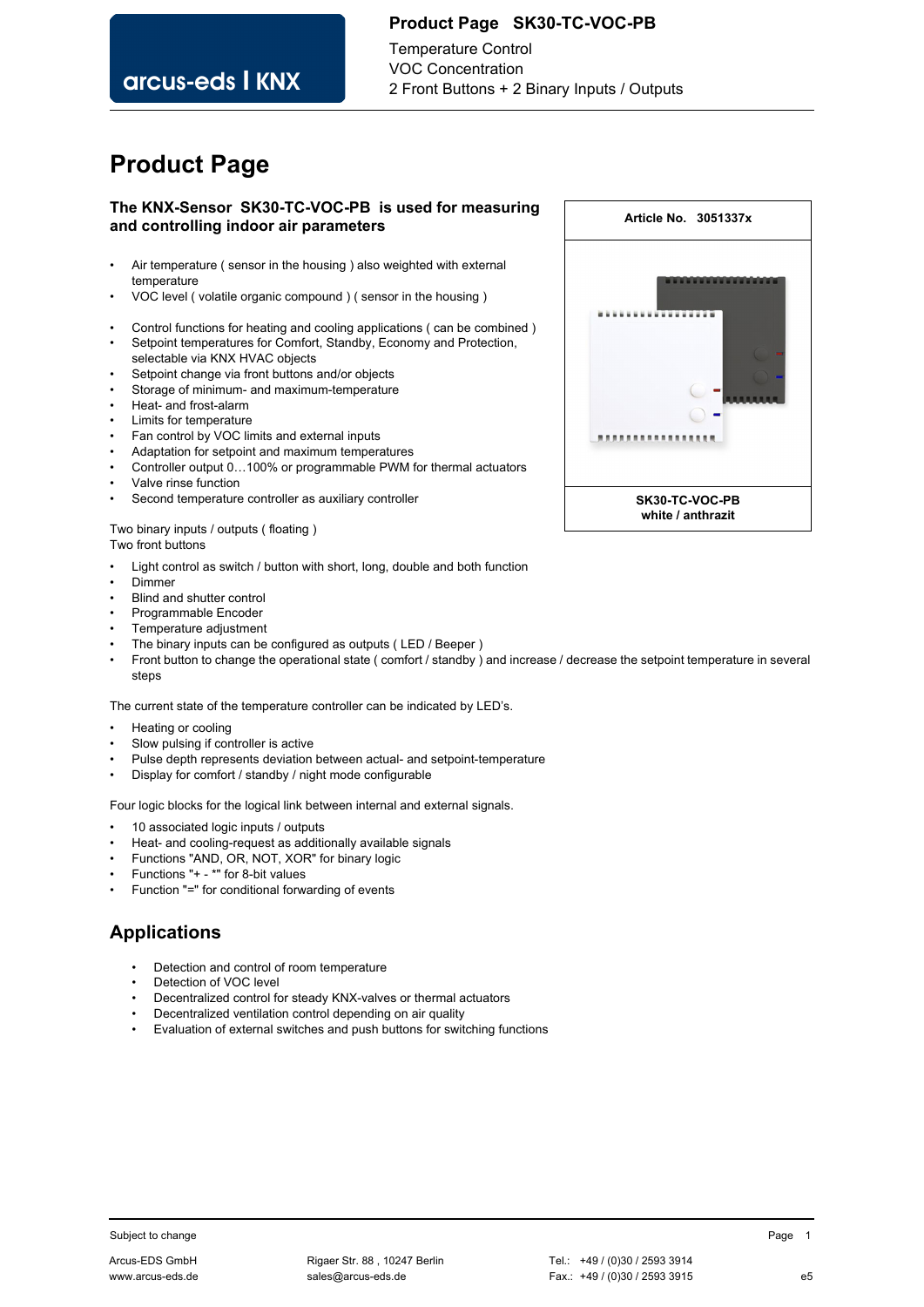### **Product Page SK30-TC-VOC-PB**

arcus-eds I KNX

Temperature Control VOC Concentration 2 Front Buttons + 2 Binary Inputs / Outputs

### **Startup**

The KNX Sensor is set up using the ETS ( Version 4 or higher ) and the applicable application program. The sensor is delivered unprogrammed. All functions are programmed and parameterized with ETS. Please read the ETS instructions.



## **Assembly**

The Sensor **SK30-TC-VOC-PB** is intended for mounting in the interior.

The sensor is located in a IP20 plastic housing with 55mm standard frame size.

The sensor is delivered with a carrier frame for mounting in a 68 mm flush-mounted box.

## **In Case of Bus Voltage Recurrence**

All changes made using the help key for the KNX bus are saved if the device has been correctly parameterized.. By using the weighted mixture temperature, the external temperature scaling is set to 0% until an external temperature value is received.

The measuring and control values start with their current values ( integral component=0 by PI-Controller ). The ETS parameter settings are retained.

# **Discharge Program and Reset Sensor**

In order to delete the programming ( projecting ) and to reset the module back to delivery status, it must be switched off ( disconnect the KNX bus ).

Press and hold the programming button while reconnecting the KNX bus and wait until the programming LED lights up ( approx. 5-10 seconds ).

Now you can release the programming button.

The module is ready for renewed projecting.

If you release the programming button too early, repeat the aforementioned procedure.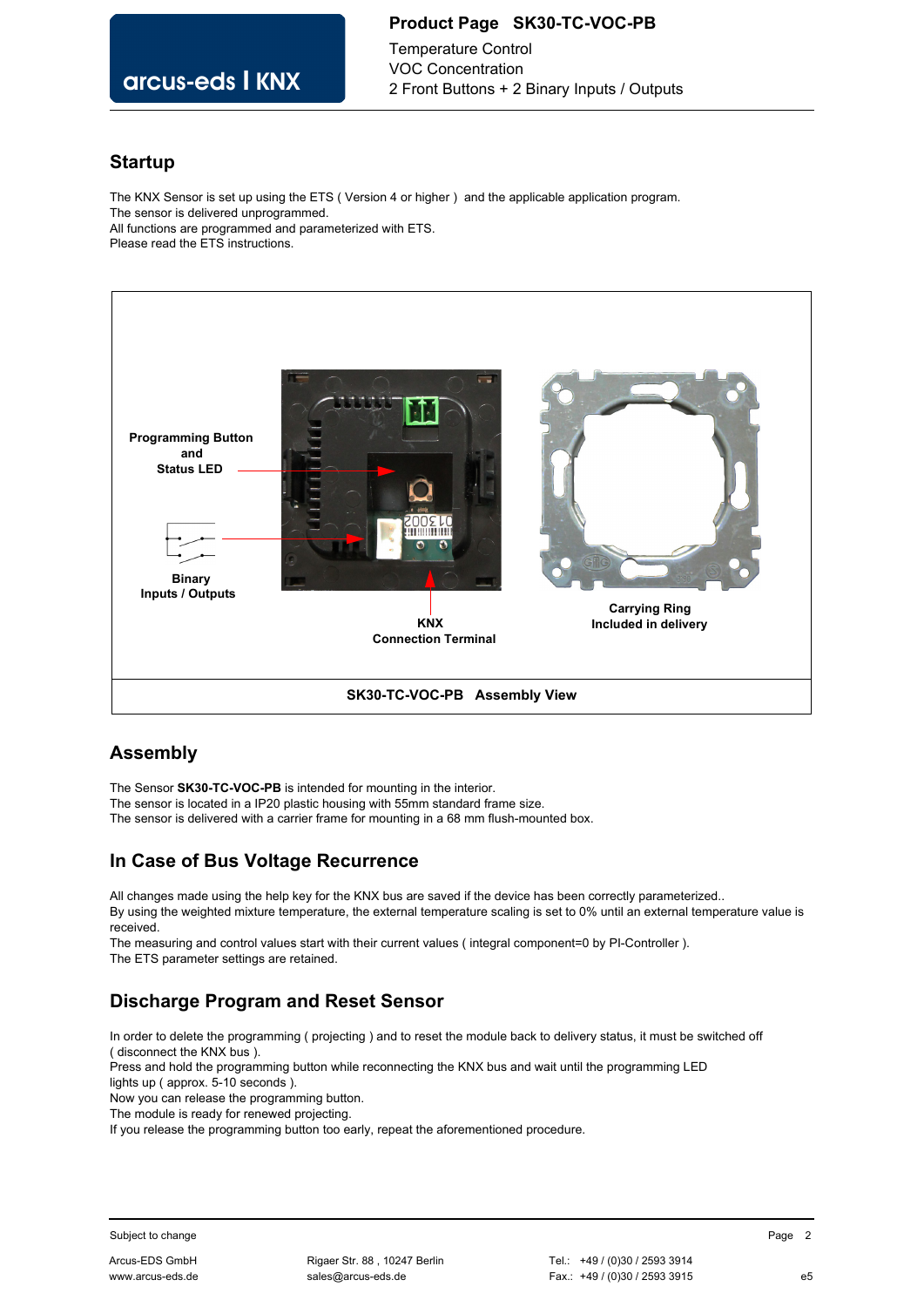# **Product Page SK30-TC-VOC-PB**

Temperature Control VOC Concentration 2 Front Buttons + 2 Binary Inputs / Outputs

# **Technical Data**

### **Technical Data - SK30-TC-VOC-PB**

| Measurement                              | temperature<br>VOC concentration                           |
|------------------------------------------|------------------------------------------------------------|
| Control                                  | integrated                                                 |
| Temperature Range                        | $-25. + 80^{\circ}$ C                                      |
| Resolution                               | $0.02^{\circ}$ C                                           |
| Accuracy                                 | $\pm$ 0.4°C (560°C), else $\pm$ 0.8°C                      |
| Measurement Range VOC                    | 400 - 10000 ppm, CO2 equivalents                           |
| <b>Front Button</b>                      | $\overline{2}$                                             |
| Binary In / Output                       | $\overline{2}$                                             |
| <b>Operating Voltage</b>                 | KNX bus voltage 21  32VDC                                  |
| Power Consumption                        | approx. 240mW (at 24VDC)                                   |
| Environment Temperature KNX-Module       | Operating: -25  +80°C<br>Storage:<br>$-25. + 80^{\circ}$ C |
| Environment Humidity KNX-Module          | 10  95% r.H non condensing                                 |
| <b>Bus Coupler</b>                       | integrated                                                 |
| Startup with the ETS Version 4 or higher | <b>HLK305</b>                                              |
| <b>Curcuit Points</b>                    | KNX 2 pole clamps (red / black)                            |
| <b>Protection Class</b>                  | <b>IP20</b>                                                |
| Housing KNX-Module                       | plastic                                                    |
| Dimensions Housing KNX-Module            | 55mm standard frame size                                   |
| <b>Article Number</b>                    | 30513371 white<br>30513372 anthrazit                       |

Subject to change and the state of the state of the Subject to change and the Page 3